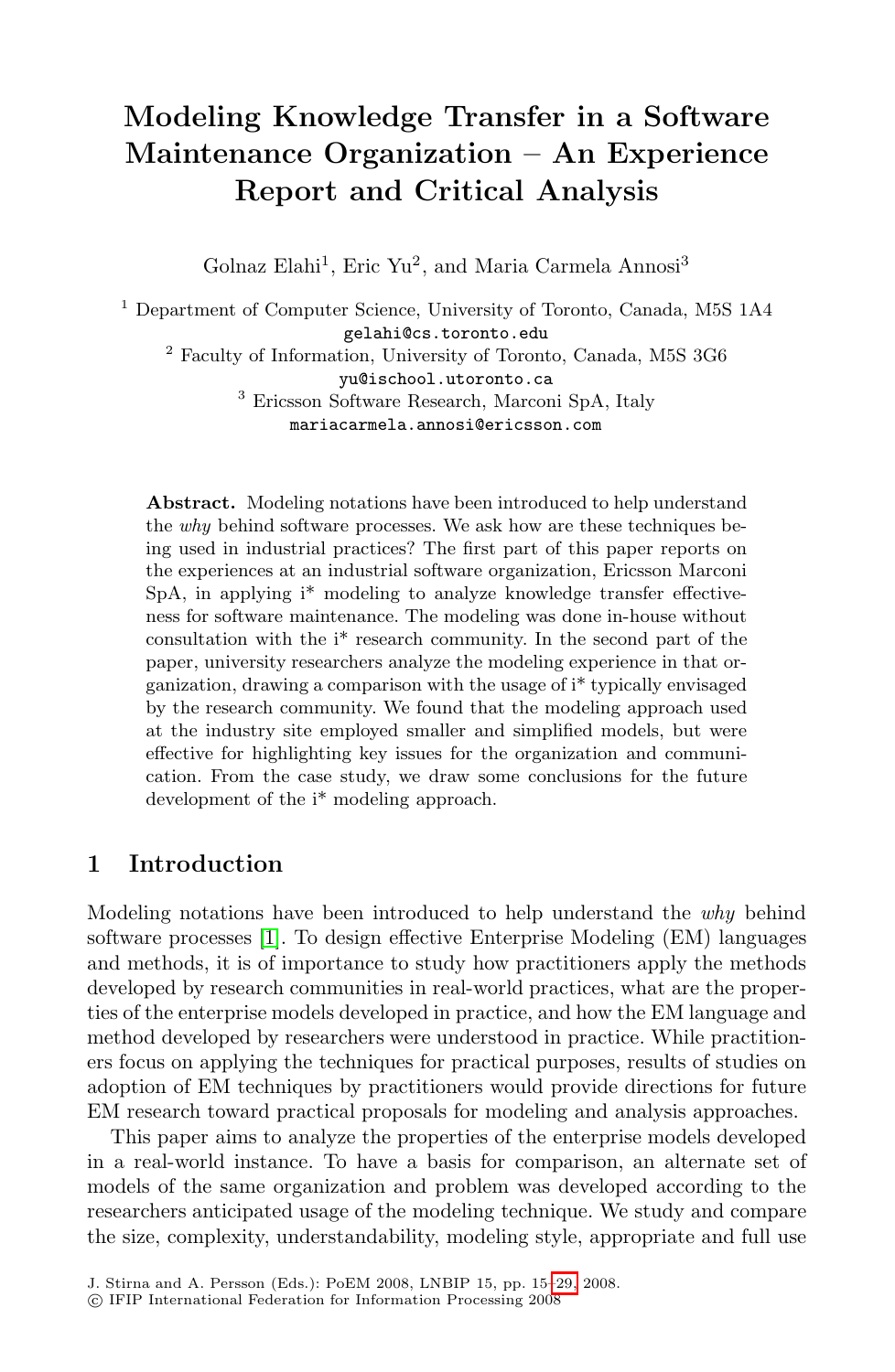of the modeling notation capabi[lit](#page-13-0)ies, and deviations from the syntax of the modeling notation for the two sets of models.

The first part of this paper reports the experience of applying an agent- and goal-oriented approach to EM used in the Ericsson Marconi SpA software maintenance organization to model and analyze a number of Knowledge Management (KM) strategies applied in the maintenance team. The KM strategies applied in that organization involves restructuring roles, positions, and their activities within the enterprise. The analysts at Ericsson Marconi SpA modeled and analyzed the KM strategies and policies by using the i\* [2] agent- and goal-oriented approach. In this experience, i\* modeling technique was used by the in-house analysts at Ericsson without consultation with the i\* research community. The i\* modeling and analysis were used to help the team members understand and explain the significance and impact of the KM policies they applied.

In the second part of this paper, the models developed at Ericsson Marconi SpA are analyzed to draw conclusions about the use and adoption of EM in practice. In this analysis, researchers develop a new set of models based on their understanding of the KM strategies and organizational settings at Ericsson Marconi SpA. The new set of models developed by researchers is compared with the modeling and analysis approach employed at Ericsson Marconi SpA.

# **2 Case Study Background**

This section explains the organization context at Ericsson Marconi SpA and the reasons, process, and outcomes [of a](#page-2-0)pplying i\* modeling EM at that organization. The Ericsson Corporation applies benchmarking to compare its local design centers which are spread in many countries worldwide. Performance in maintaining the software products under the responsibility of a local design center is often the way to judge the effectiveness and the efficiency of that center. At the Ericsson Marconi SpA local center, a Knowledge Management (KM) project was launched to effectively manage the maintenance activities. The KM efforts involved applying organizational strategies and structures within the maintenance team which are described in more detail in section 3.

The project leader of the KM initiative needed to describe the maintenance processes and explain how and why the KM strategies for knowledge transfer were successful in the maintenance team. Motivated by the desire and need to explain and promote successful KM practices to other groups, the KM project leader and process owner searched for a modeling method suitable for the intended purpose in the EM and process modeling literature. The project leader believed that i\* was the only modeling notation that can express and visualize concepts like social interactions and knowledge transfer. She chose the i\* modeling framework, while her i\* modeling skills and expertise were limited to her own studies in the literature. The i\* notation was chosen because she found i\* modeling simple, easy to learn, and adaptable in industrial contexts.

The i\* modeling notation provides the means to express goals of actors and tasks and resources needed to achieve the goals. The models provide a basis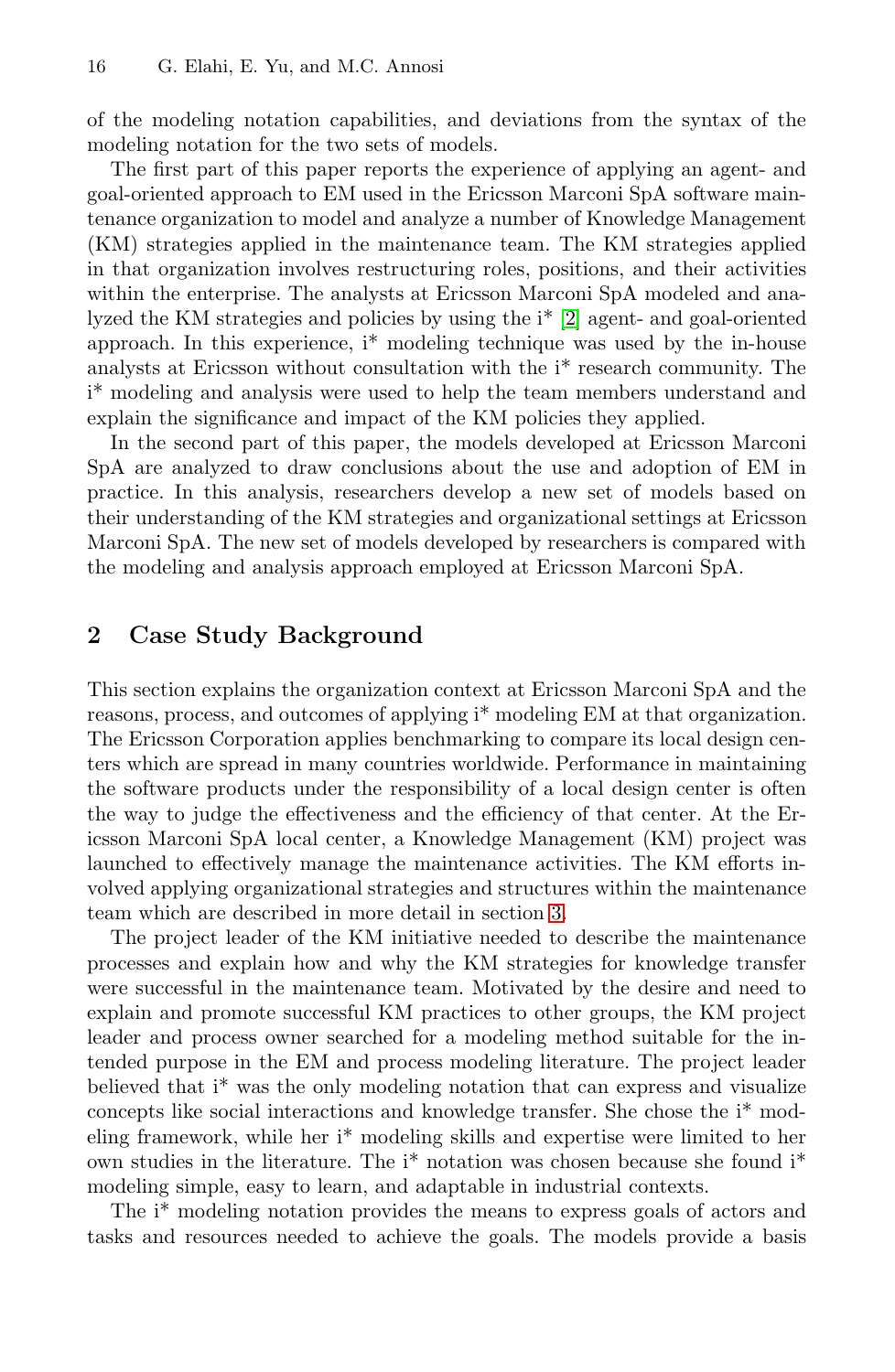<span id="page-2-0"></span>for evaluating different degrees of goal satisfaction among different stakeholders. By making the relations between stakeholders' goals and knowledge transfer instruments explicit, the models can demonstrate how and why the knowledge instruments work or fail. These properties of the i\* modeling approach provides a suitable basis for modeling enterprise strategic structure and role dependencies.

# **3 Enterprise Modeling Experi[en](#page-14-1)ce at Ericsson Marconi SpA**

This section describes the KM needs and strategies and the enterprise models developed to analyze and explain the KM strategies at Ericsson Marconi SpA. The experience of EM is described based on the internal reports provided by one of the paper's author at Ericsson Marconi SpA, who was the project leader and process owner that produced the i\* models, later consultations with that author, and a short workshop paper analyzing the i\* models [3].

The modeling process started with identification of roles, positions, and their dependencies and goals in the Ericsson maintenance team. As the modeling progressed, the model became complex. It was realized that putting all actors and processes into one model was useless, since no conclusion could be deducted from such a complex model. Therefore, an slicing approach was adopted for breaking the maintenance processes into smaller models based on the actors' goals.

The KM strategies and structures that were applied in the maintenance team target three main goals: 1) Expanding individuals' tacit knowledge by focusing on knowledge creation strategies by individuals; 2) Expanding team tacit knowledge by focusing on the social relationships among members of the maintenance organization; 3) Enabling knowledge sharing by applying KM strategies and structures to the knowledge environment.

# **3.1 Expanding Individuals' Tacit Knowledge: Knowledge Creation Strategies**

Individual technical skills and knowledge about the product and system are critical to the maintenance activities. To increas[e t](#page-3-0)he individual tacit knowledge and reduce the faults' handling costs, some KM strategies were applied in the maintenance team. Half of the maintenance team was put into a core group, which consisted of ten individuals. This group was the focal point of the maintenance team to assure knowledge sharing within cross-functional teams.

The core members need to play two roles: one as a *Maintainer member* and one as a *Subsystem Responsible*, which is a member of development project team and needs to *Attend Product Committee (PC) inspection*. In this way, the variety of correlated activities was guaranteed for the core members. Fig. 1 was developed to describe the activities of the subsystem responsible as an i\* model: 1) To attend to the PC reviews as a permanent member in order to guarantee the correct evolution of products; 2) To update the subsystem documents at every project development release.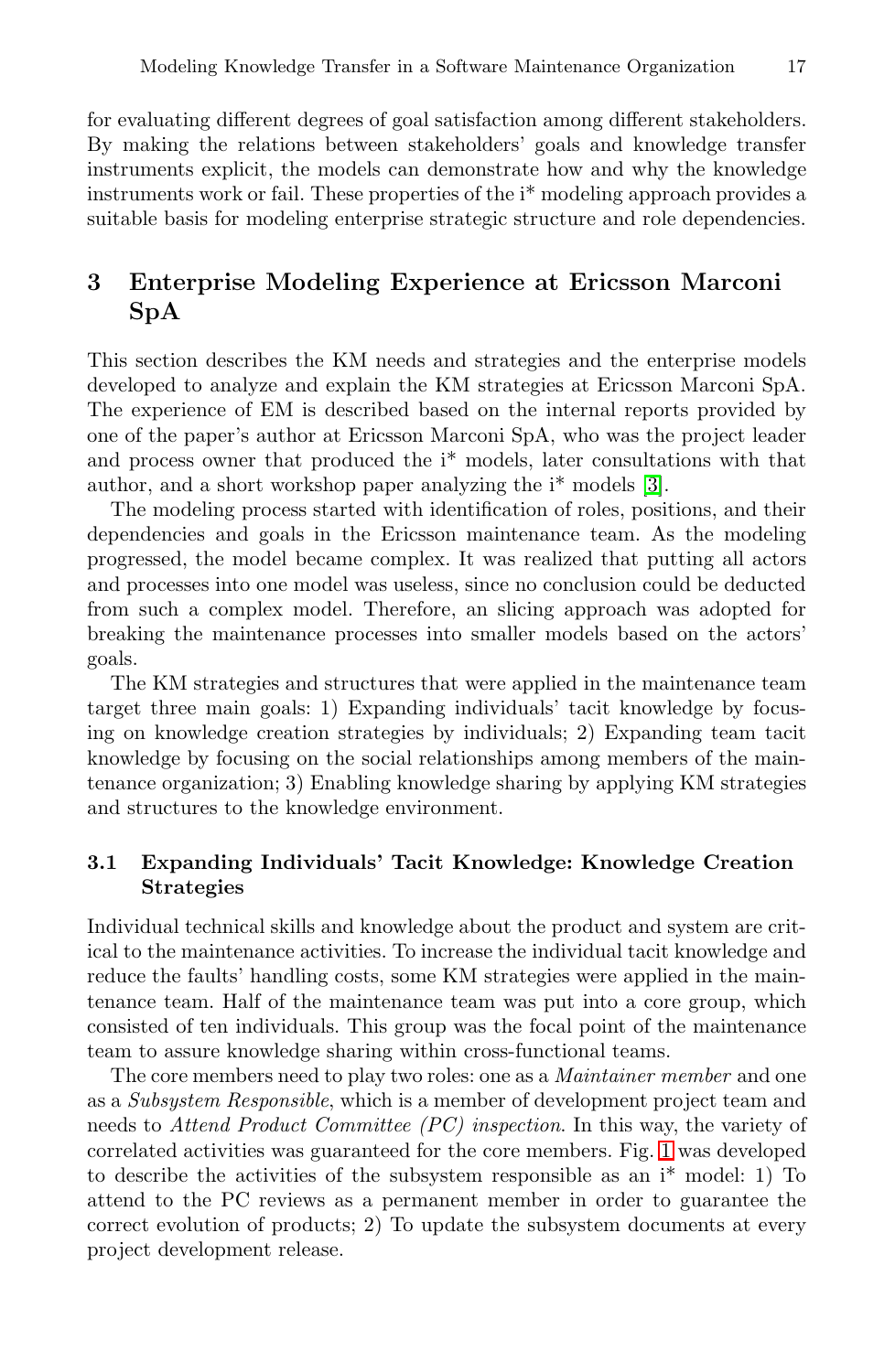

<span id="page-3-0"></span>Fig. 1. Roles that belong to the subsystem responsible position. (The legends are added to the original models obtained from Ericsson.



**Fig. 2.** Relationship between organizational positions

**Ensuring Knowledge Transfer among Different Team Positions and Roles.** The model in Fig. 2 was developed to describe that the subsystem responsible interacts with different organizational positions by being member of multiple teams. When the core members of the maintenance team work as a maintainer, they gain field experience by facing problems that have been discovered by the internal and external customers, solving faults, and proposing effective solutions at the product level. The maintainer as a subsystem responsible, can gain knowledge at the product level. Then later they have the chance to re-acquaint this knowledge during the evolution of the product under maintenance.

Subsystem responsibles collaborate in the feasibility phase of development project by reviewing all documents under the PC inspection. In this way, the combination of these two roles that the core members play raise the quality of the experience they gain. On the other hand, the PC also takes advantages from the specific background knowledge of the subsystem provided by the subsystem responsibles, which in turn, raises, the level of competence for the inspections.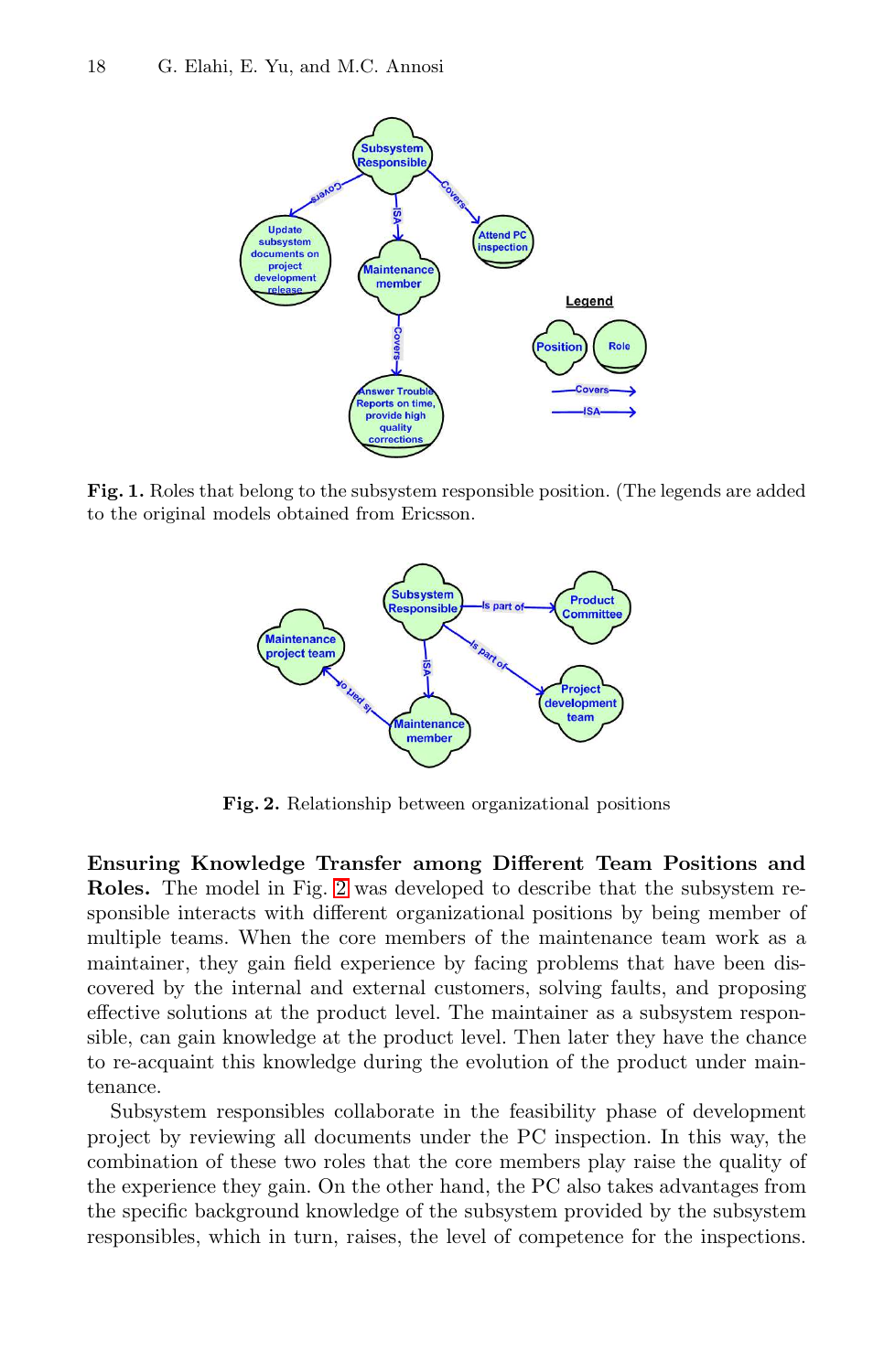

Modeling Knowledge Transfer in a Software Maintenance Organization 19

<span id="page-4-0"></span>**Fig. 3.** Knowledge transfer from *Product Committee* members to *Subsystem Responsible* at the product level



**Fig. 4.** Knowledge transfer from the project development team to the subsystem responsible at the design level by attending PC meetings

This requires that subsystem responsibles attend the PC for the inspection. In this way the PC inspection becomes an instrument for having an effective knowledge transfer, also in addition to the knowledge transfer by the core maintenance member.

The model in Fig. 3 was developed to illustrate the knowledge dependencies discussed. The *Subsystem Responsibles* are encouraged by the organization to attend the PC inspections. In addition, the *Management* applies some enforcement mechanism, in which the performance of subsystem responsibles is measured and evaluated by the number of attendances at PC inspection. The model in Fig. 4 was developed at Ericsson to illustrate how the new KM structure helps *Subsystem Responsibles* to gain knowledge. Since the *Subsystem Responsibles* are engaged in system development, they need to update all the subsystem release documents to record changes from the last release. To gain knowledge of product at the design level, the organization forces the maintainers to attend PC inspections for all development documents, write the subsystem release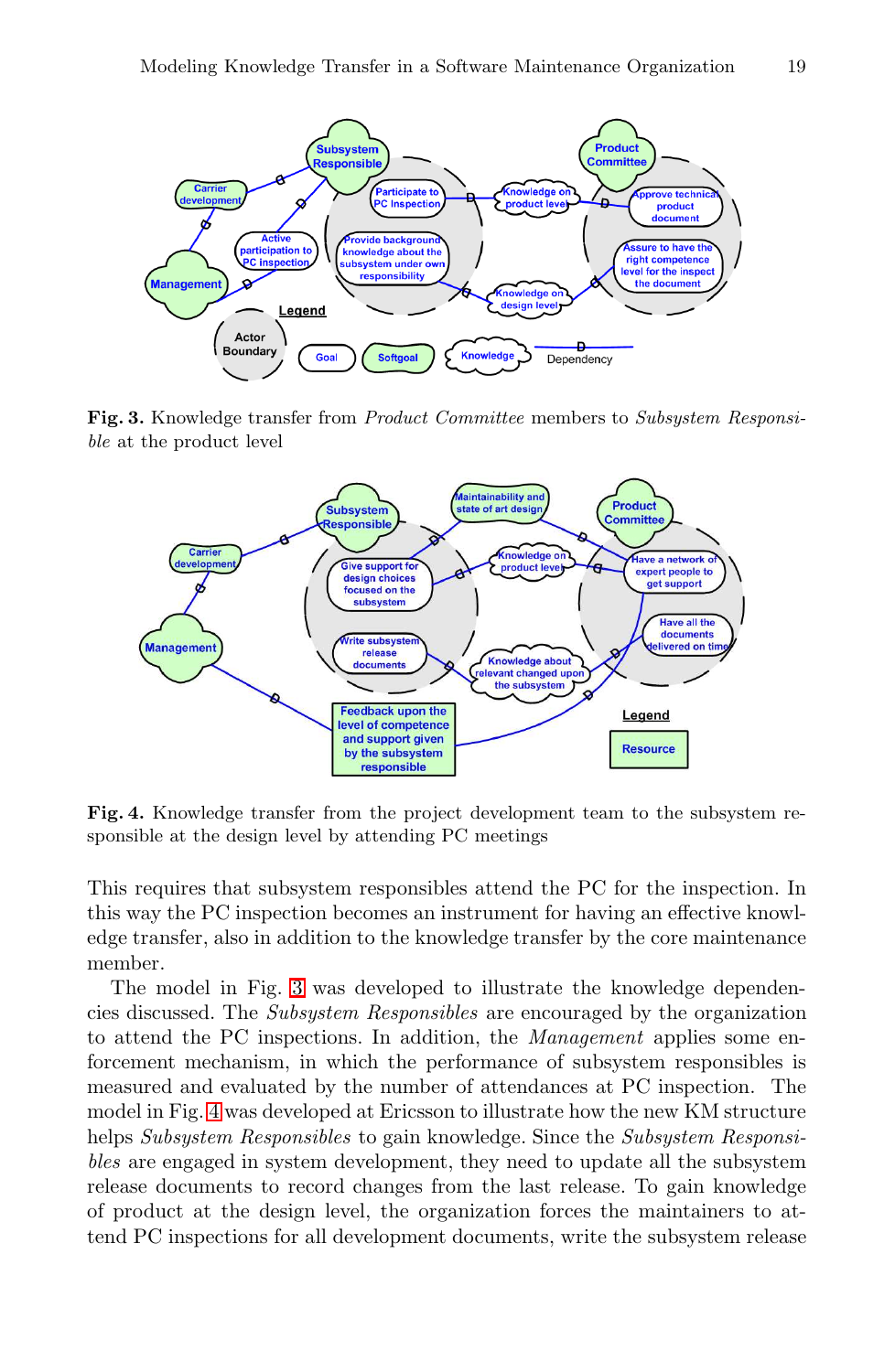<span id="page-5-0"></span>

**Fig. 5.** Gaining knowledge through using the testing tools

documents, and communicate with the development team. The organizational interface between the *Subsystem Responsibles* and the *Project development team* is a way to guarantee an effective knowledge transfer at the design level to the *Subsystem Responsibles*. The model in Fig. 4, developed at Ericsson implicitly illustrates the enforcement mechanism that the management applied to ensure performance of the subsystem responsibles.

**Gaining Knowledge Through Use of Testing Tools.** The model in Fig. 5 was developed to illustrate how testing tools that simulate the behavior of the system are another source of knowledge for maintainers. Such tools are essentially used for test purposes by the testers. In the maintenance team, those tools are useful means to help maintainers analyze the faults individually. Knowledge creation starts when the maintainers need to simulate a fault. For this purpose, the maintainer launches the testing tools and configures it with the scenario described in the trouble report.

This requires background knowledge about similar faults, testing tools, and product at the system level. Without knowledge at the system level, simulating the fault would be burdened by a sequence of trial attempts without considering any rationale for the fault. Using testing tools, maintainers learn about the effects of the adopted solution on the whole system.

# **3.2 Expanding Team Tacit Knowledge: Social Relationships Structures**

To increase the collaborations, facilitate sharing the experiences among the maintenance team members, and build mutual trust among them, the organization provided means for formal face to face communication among team members. The formal meetings that were set to transfer knowledge include desk checking the solution that fixes the fault reported in the trouble report. The model in Fig. 6 was developed to explain why and how knowledge of team members is expanded by formal desk check of the solution. The desk check is a mandatory step before delivering the corrections and is performed by two maintainers which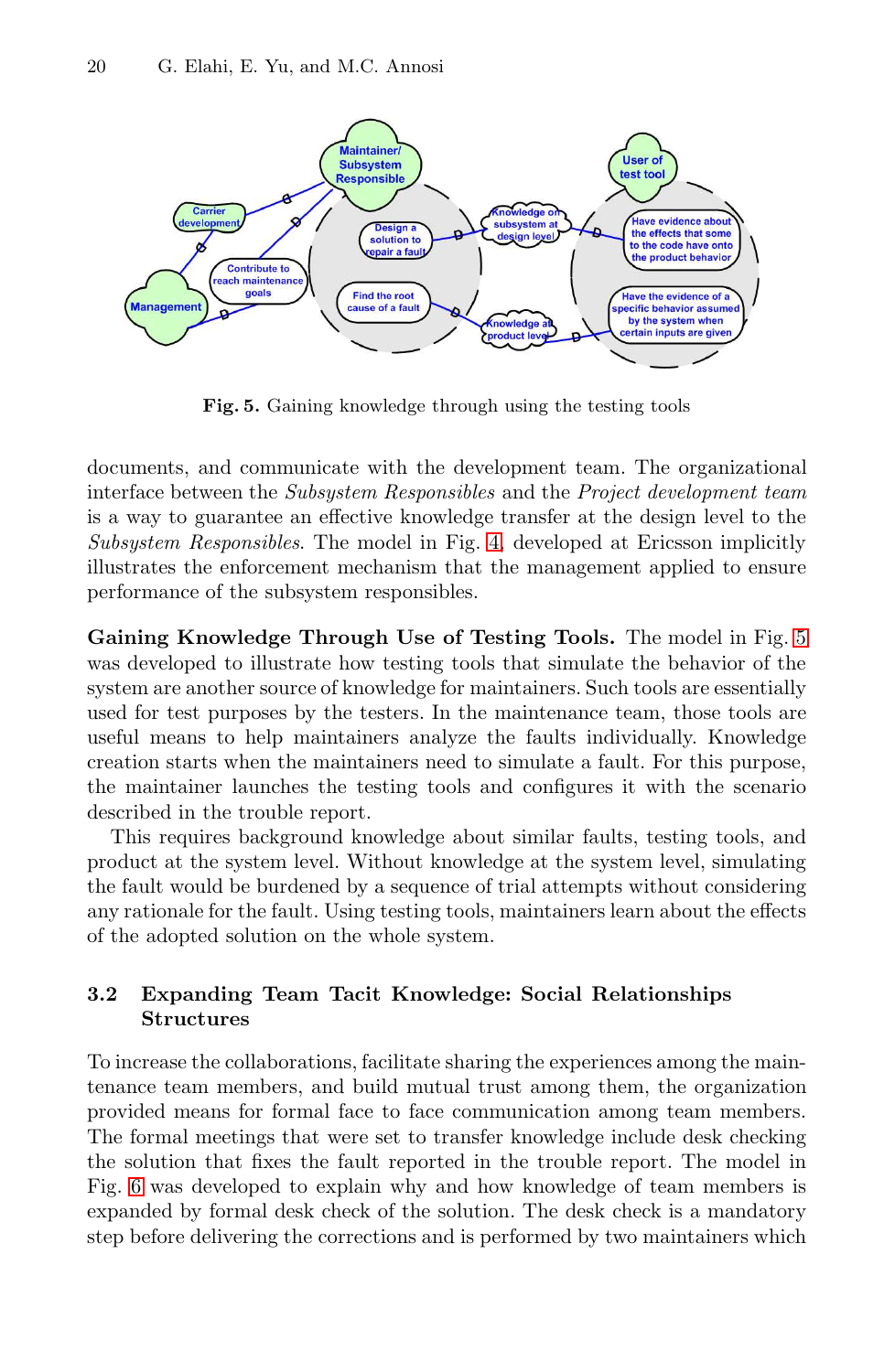

**Fig. 6.** Expanding knowledge of team members by formal desk check



<span id="page-6-0"></span>**Fig. 7.** Social relationships between actors within the maintenance team and the impacts of the relationships on goals of different actors. (The modeler employs a rectangle to model the softgoals, syntactically deviating from i\* notation.)

did not fix the trouble. This check aims to find the possible faults of the solution adopted by the other maintainers.

Fig. 7 was developed to explain the social relationships between actors within maintenance team and the impacts of the relationships on goals of various roles and positions. The strong team spirit enables the interactions among the maintenance team members, and this greatly facilitates mentoring purposes. In this way, the team members feel they work more effectively and with higher level of communication.

# **3.3 Enabling Knowledge Sharing: Strategies for Knowledge Environment**

Although a number of knowledge environment strategies were applied to the team environment, the KM project leader and analyst did not develop i\* models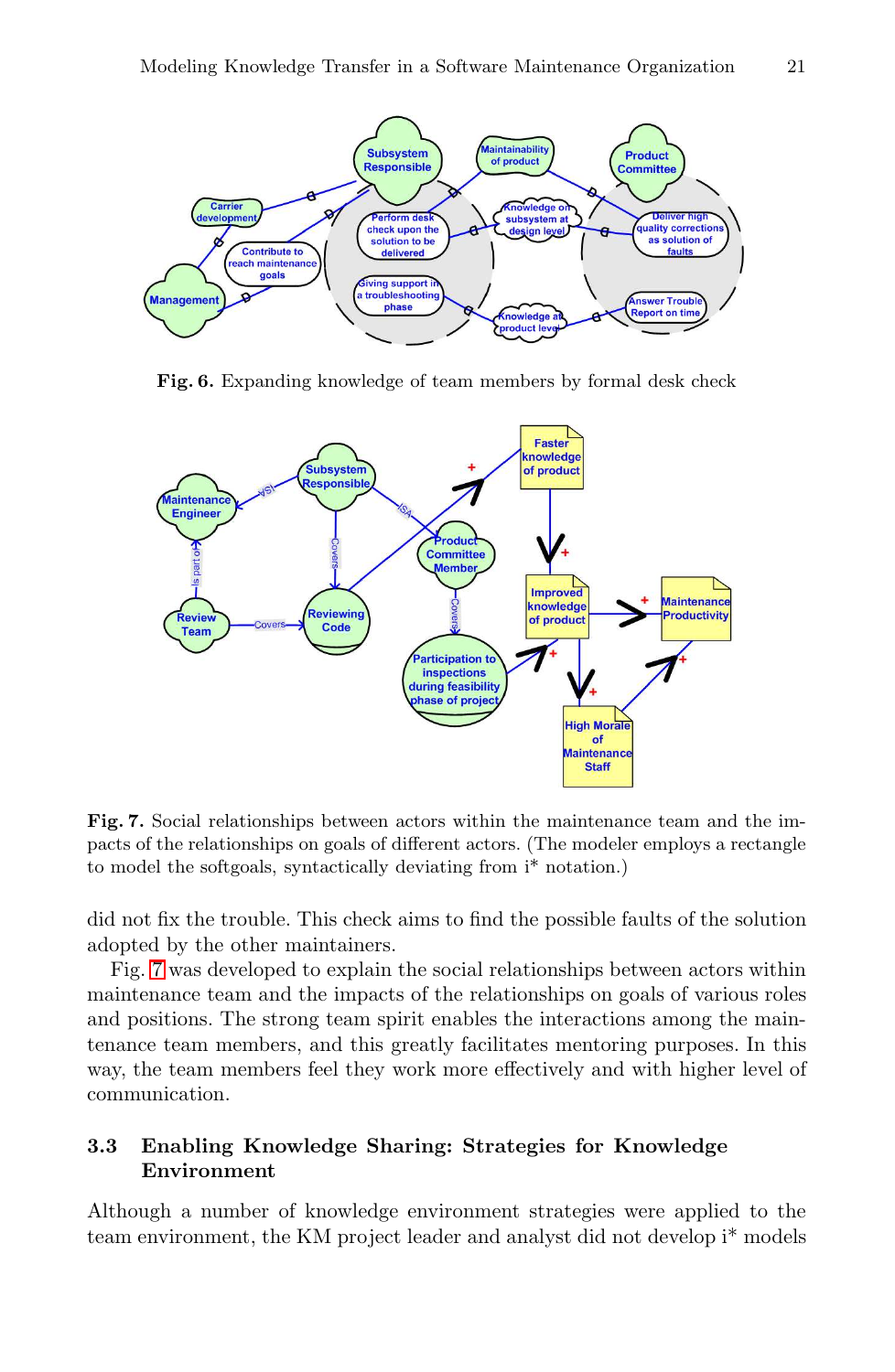for expressing the impact of physical facilities and environmental changes that facilitate knowledge sharing. Those strategies aimed to enable knowledge sharing in the organizational environment of the maintenance team. For example, the maintenance team is located within an open space consisting of several cubes, separated from each other by short walls. Team member that are doing similar types of activities are located in the same room. This helps them to have the opportunity to share their experiences.

The enterprise models developed at Ericsson express the relationships between various roles and positions in the maintenance team, the goals of roles and positions, their dependencies, and knowledge acquisitions dependencies. Utilizing the i\* modeling and analysis technique helped the KM initiative to systematically represent, capture, and analyze the strategic organizational relationships relevant to knowledge transfer. By capturing and analyzing such strategic relationships, it is possible to make visible the reasons why newly adopted strategies and structures improved knowledge transfer.

# **4 Critical Analysis of the Ericsson Modeling Experience**

This section gives a critical analysis of the modeling experience at Ericsson, drawing a comparison with the usage of i\* typically envisaged by the research community.

### **4.1 Characteristics of the Enterprise Models Developed at Ericsson**

The Strategic Dependency (SD) models developed at Ericsson explain the positions and roles at the organization. These models were used to explain additional responsibilities of the core members of the maintenance team. Strategic Rationale (SR) models refines the goal and knowledge dependencies between roles and positions. These models were used to illustrate the motivations behind the collaboration amongst different roles and positions, including knowledge transfer motivations and mechanisms.

The models developed at Ericsson involved adoption of the i\* modeling techniques to suit the practitioners' needs. As a result, some models deviate from the i\* syntax and modeling style laid out by the researchers University of Toronto (U of T) [2] and [4]. The source for the models was the first hand experience of the modeler and the she was the key users of developed models. Reviewing and analyzing these models, we observed some common properties:

- 1. The models developed at Ericsson focus on one goal of each actor and a small fragment of the enterprise.
- 2. Each model focuses on one strategy and its benefit. In this way, each model communicates one single message.
- 3. The models employ a subset of the i\* modeling elements and do not use the full range of the i<sup>\*</sup> notation capabilities. For example, very few contribution links are used in the models, tasks are not included, and resources and softgoals are rarely employed. The most frequently used elements are roles, positions, goals, and dependencies.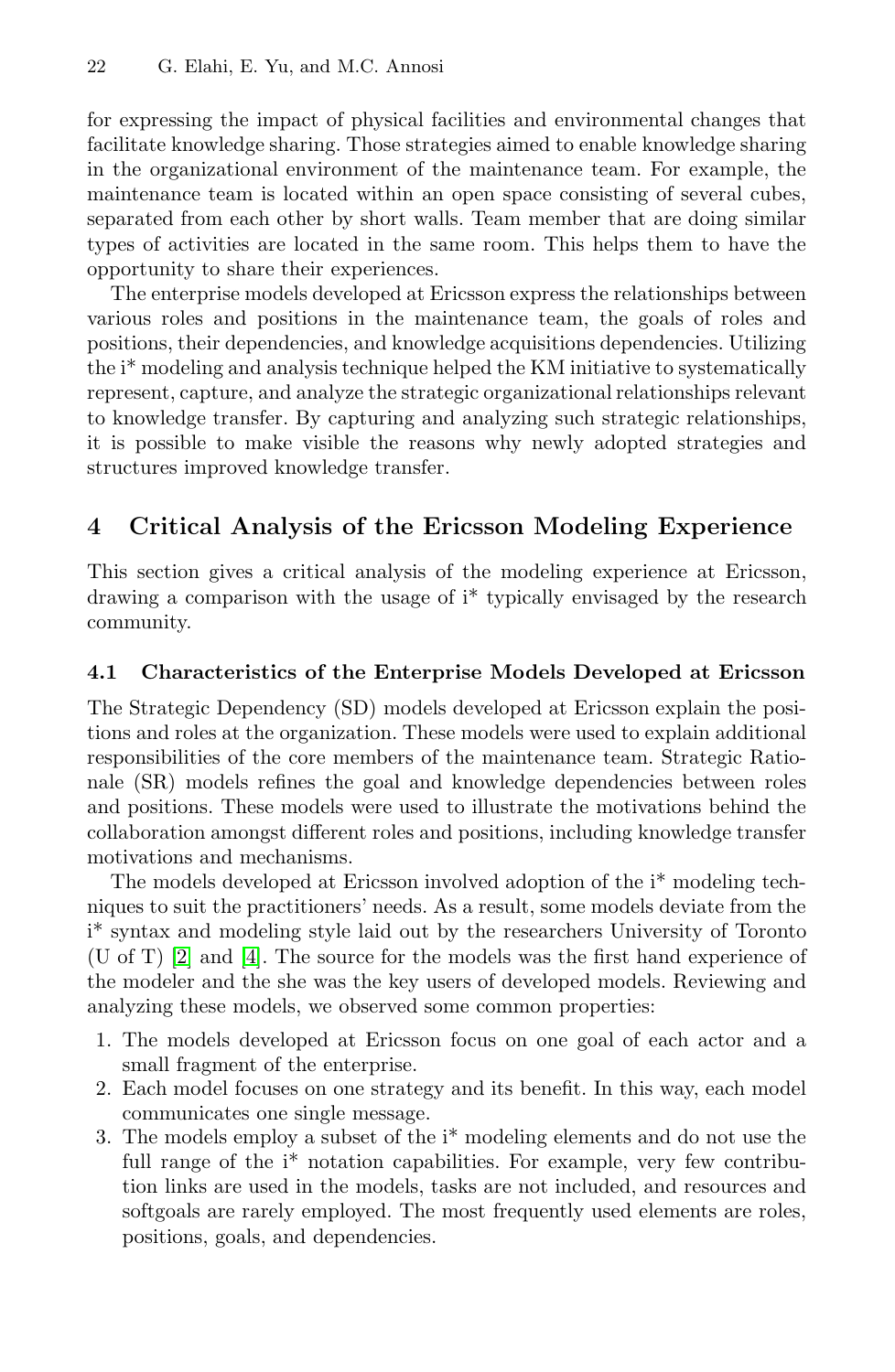- 4. The models have several deviations from the i\* syntax developed at U of T. However, the models communicate the intuitions of the context, and the enterprise structure, people's activities, and goals are semantically understandable.
- 5. Although the syntax of the i\* notation is not accurately followed, the intuitions behind the i\* approach for enterprise modeling is understood by the developers of the models. The i\* models illustrate the distributed intentionality in the maintenance team and their dependencies.
- 6. Wherever the developer needed to express a concept that the i\* does not express or the developer did not know how to express by using the i\* modeling constructs, the developer used an improvised notation.
- 7. The models are not detailed and extensive. Goals are not refined into tasks and other goals using decomposition and means-end relationships. In this way, only the main important intuitions of a KM strategy are expressed in the models and details are omitted.

### **4.2 Developing an Alternate Set of Models**

In order to further analyze the Ericsson experience, the i\* researchers involved in this study developed an alternate set of  $i^*$  models using the conventional  $i^*$ modeling syntax which the researchers at U of T developed. The models were developed based on the description that accompanied the models provided by the Ericsson analyst. We compare the models developed by researchers with the models used at Ericsson for practical purposes, to draw conclusions about realworld application of i\* modeling as an specific goal-oriented EM technique. Such conclusions help toward improving the practical aspects of the i\* Framework, and EM in general. For example, in a previous work, deviations from the i\* syntax were studied in [5]. In that study, based on the identified common deviations, suggestions for improving the usability and effectiveness of the i\* syntax were proposed. In addition, analysis and comparison of two sets of model provide initial intuitions about how models, modeling proce[ss,](#page-9-0) and model-based analysis are adopted in real-world practices of EM.

Fig. 1 shows the model developed at Ericsson Marconi SpA to explain the roles that a *Subsystem Responsible* plays. [Th](#page-4-0)is model expresses that a *Subsystem Responsible* is also a *Maintenance member*, which describes the strategy of *double roles* for some [m](#page-9-1)embers. In this model, the title of roles that the positions play express the tasks and activities that the positions are responsible for. The alternate approach to model this strategy is to structure the responsibilities of a position as tasks and goals of the roles covered by the position. Fig. 8 depicts the new model of the same positions and roles based on the alternate approach used by the researchers.

Fig. 9 gives the new model corresponding the model in Fig. 3. The SR model in Fig. 3 presented the goal and knowledge dependencies among the introduced roles and positions. The model in Fig. 9 shows why and where knowledge of products or subsystems are required and how the roles can obtain this knowledge. For example, the new model captures *why* the *Product Committee* needs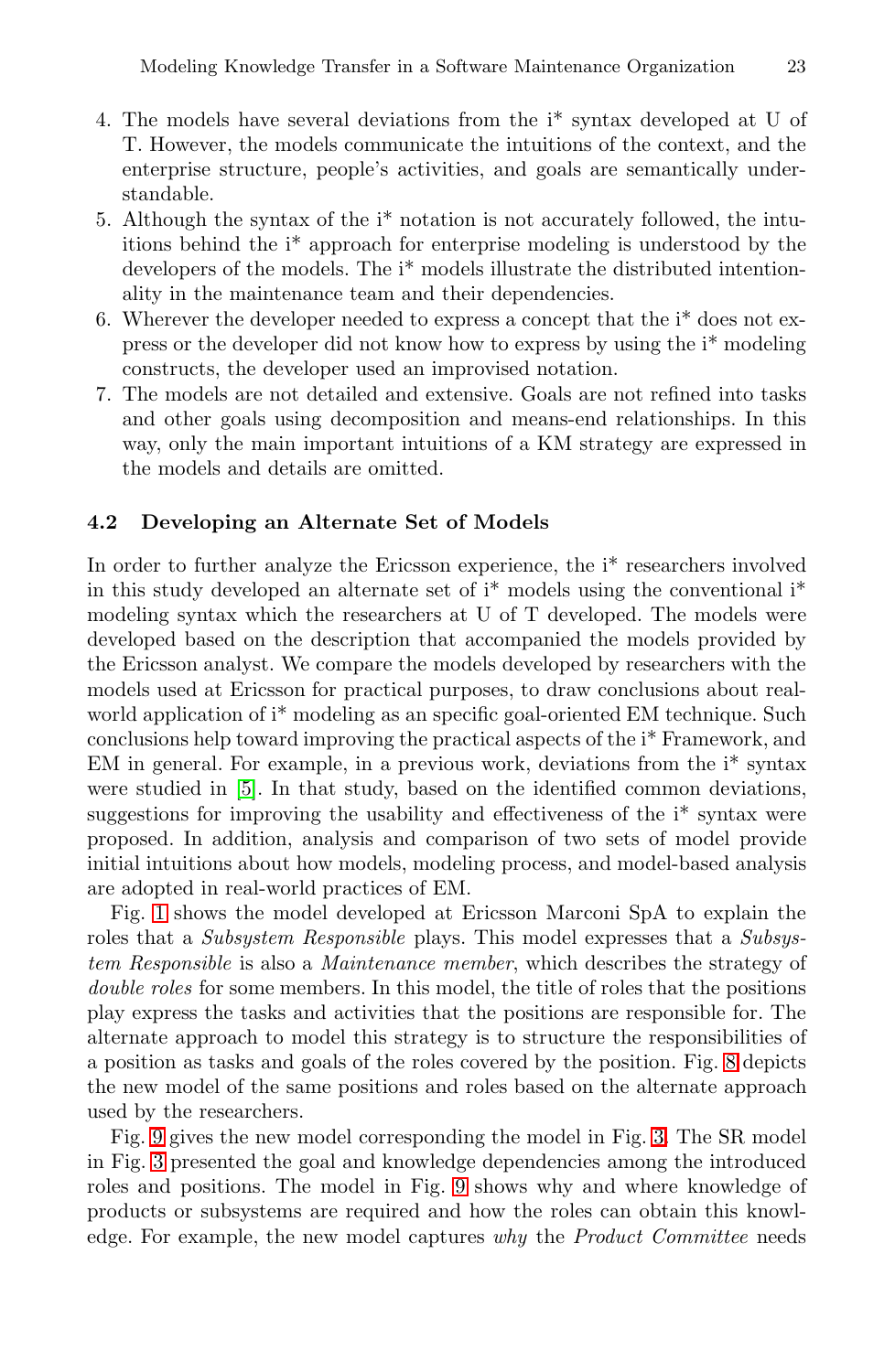

<span id="page-9-0"></span>**Fig. 8.** A refinement of the model presented in Fig. 1 and Fig. 2. This model introduces special position called core member of maintenance team that covers two roles.



<span id="page-9-1"></span>**Fig. 9.** A new model of knowledge transfer at the product level from Product Committee members to Subsystem Responsible. The model corresponds to the model in Fig. 3.

the *Knowledge of subsystem* in addition to how *Product Committee* can obtain it. The model is incomplete, since some elements such as *Provide high quality corrections* are not related to other elements. The incomplete parts of the models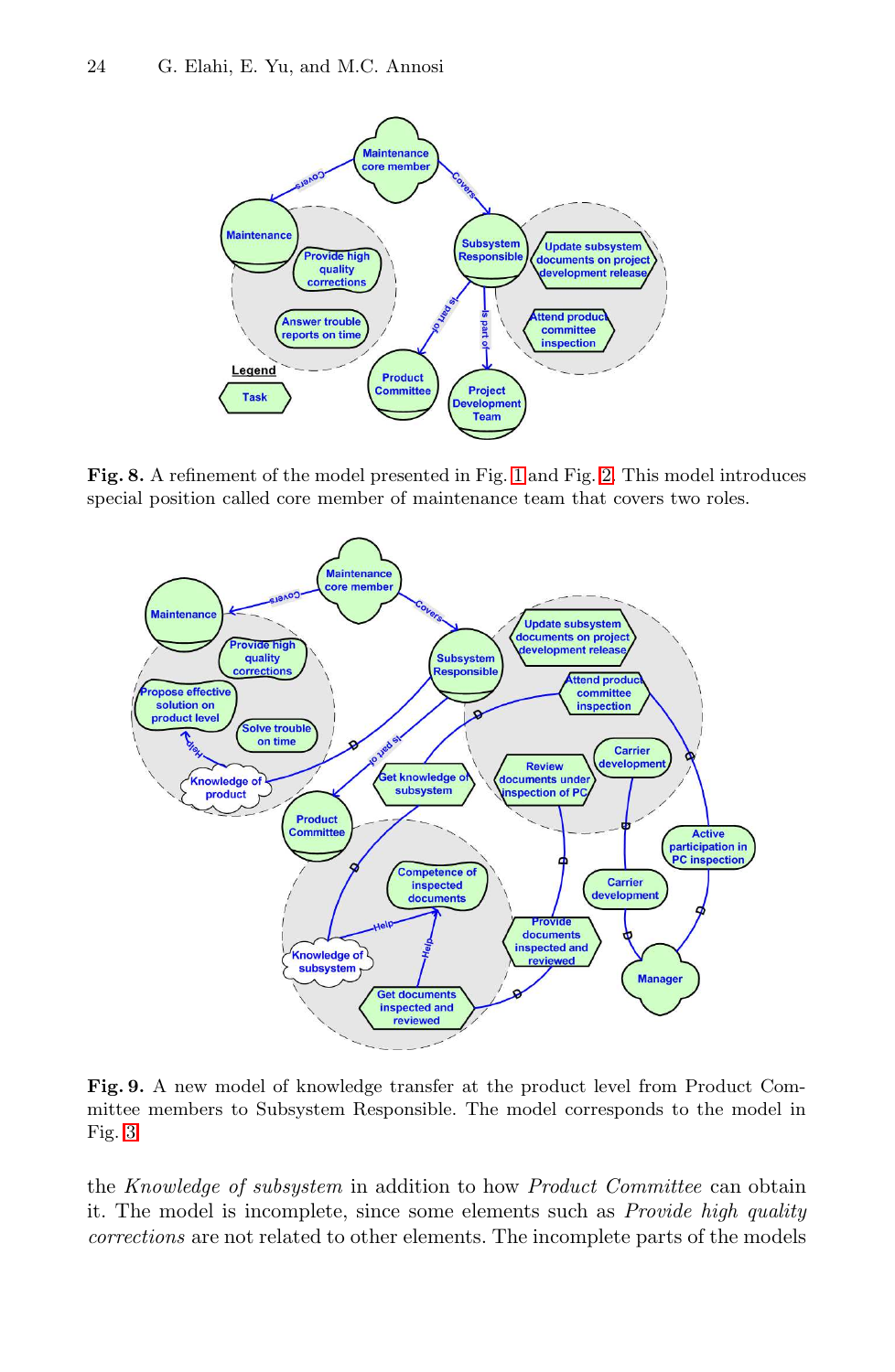

<span id="page-10-0"></span>**Fig. 10.** A new model of knowledge transfer from Product Committee members to subsystem responsible at the product level. The model corr[espo](#page-10-0)nds to the model in Fig. 5.

are due to the lack of description [in](#page-5-0) the text accompanying the models. Due to space restriction, the new refined models for Fig. 4 and Fig. 6 are omitted.

Fig. 5 shows how maintainers benefit from using the testing tool and what kind of knowledge and experience they can gain. We explain the benefits of using the testing tool in a new model developed by the researchers, shown in Fig. 10. In this model, the required knowledge such as *knowledge about similar faults* and *knowledge about test tools* is modeled as a decomposition of the *Design a sol[uti](#page-6-0)on for the fault* task. In this way, the model expresses why that piece of knowledge is required. Similar to the model in Fig. 5, the knowledge elements are linked to tasks and goals of other actors by dependency links. For example, the *Maintenance core member* 's main goal is *Design a solution for the fault*. To achieve this goal, the *Maintenance core member* can analyze the faults by simulating them on the testing tool, and in order t[o do](#page-11-0) this, the maintainer needs to have *knowled[ge](#page-6-0) about test tools*. To gain this piece of knowledge the maintainer depends on using the *Testing Tool*.

The model in Fig. 7 was developed at Ericsson to show the strategic relationship in the maintenance team and the impacts of the relationships on goals such as *Maintenance productivity*. This model makes use of a new symbol to represent quality goals. The i\* syntax does not allow linking actors to softgoals by contribution links. In addition, instead of actors, goals or tasks of the actors affect other goals. Therefore, we developed a new model, shown in Fig. 11, to express the intuitions of the model in Fig. 7, avoiding the syntactical deviations.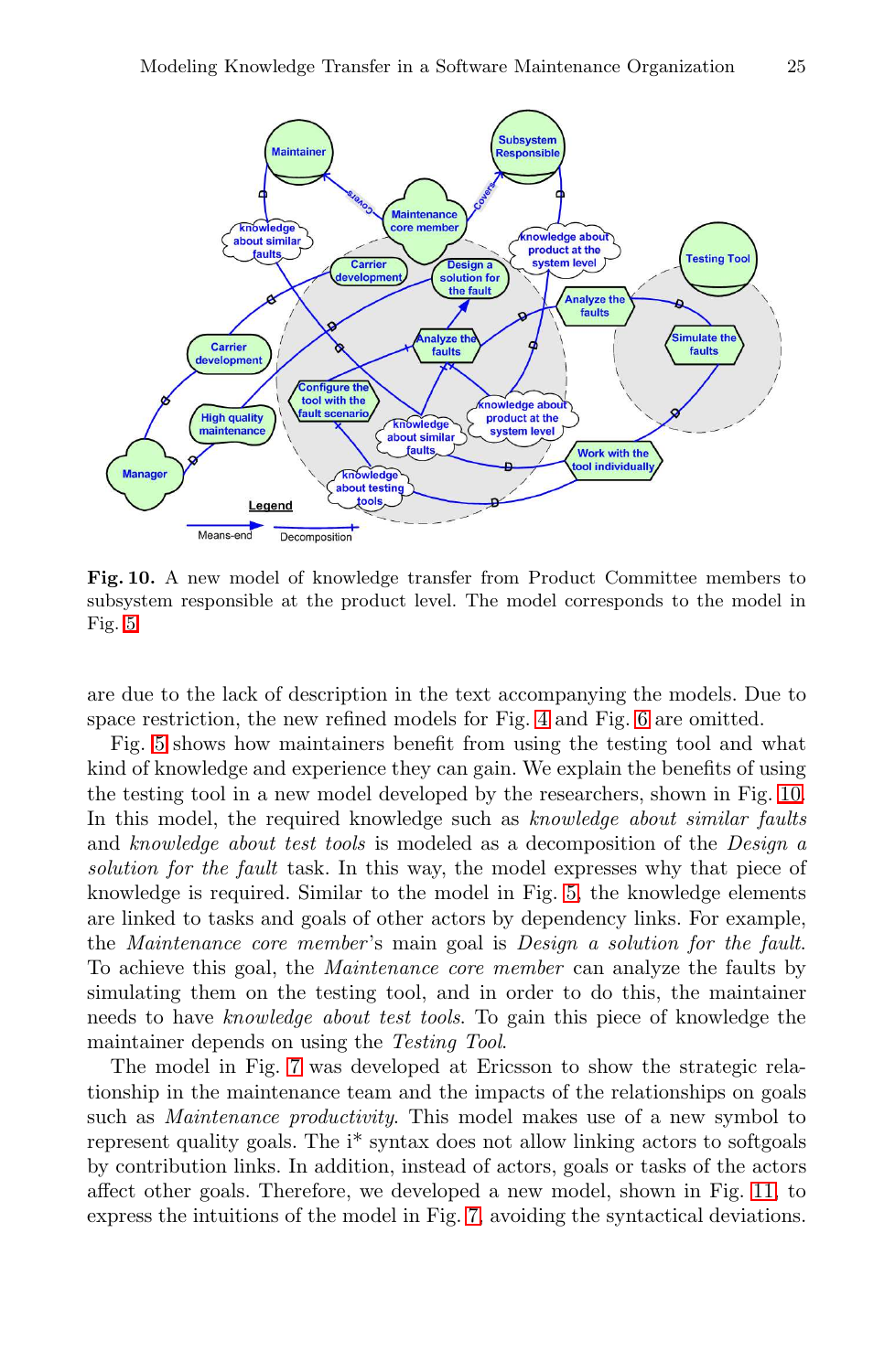

<span id="page-11-0"></span>**Fig. 11.** A new model of the strategic relationships in the maintenance team and the impacts of the relationships on goals of team members. This model corresponds to the model in Fig. 7.

**Properties of the Alternate Set of Models.** The researchers tend to develop one large and comprehensive model rather than multiple simple models. These models contain more actors and complex relationships. The complexity of new models may stem from the fact that researchers have seen and analyzed the original models; therefore, they added more details to the original models.

While the title of roles in the original models express the tasks or goals of the roles, in the new models, tasks and goals of the roles and positions are i\* elements inside the boundary of the actors. Adding this explicit structure increases expressiveness and understandability of the new models, while results in more complicated models. The new models developed by researchers also make use the full range of available i\* modeling elements such as tasks and softgoals in addition to goals, and relationships such as contributions, decompositions, and means-end in addition to dependencies.

The models developed at Ericsson are simpler than the models developed by researchers in terms of number of elements, relationship between elements, and variety of i\* elements used in the models. Simple models are better for understanding the problem for new users of the i\* models. In addition, simpler models, while conveying less information, are easier for communicating the information. On the other hand, simple models, which do not capture details of goals' refinement, task decompositions, and goal contributions, do not provide required basis for reasoning about the goal satisfaction and denial.

Goals in the Ericsson models are not related to any other subgoals or higher goals; therefore, if analysts wanted to evaluate satisfaction or denial of goals, they would have to make judgment based only on external evidence or own knowledge,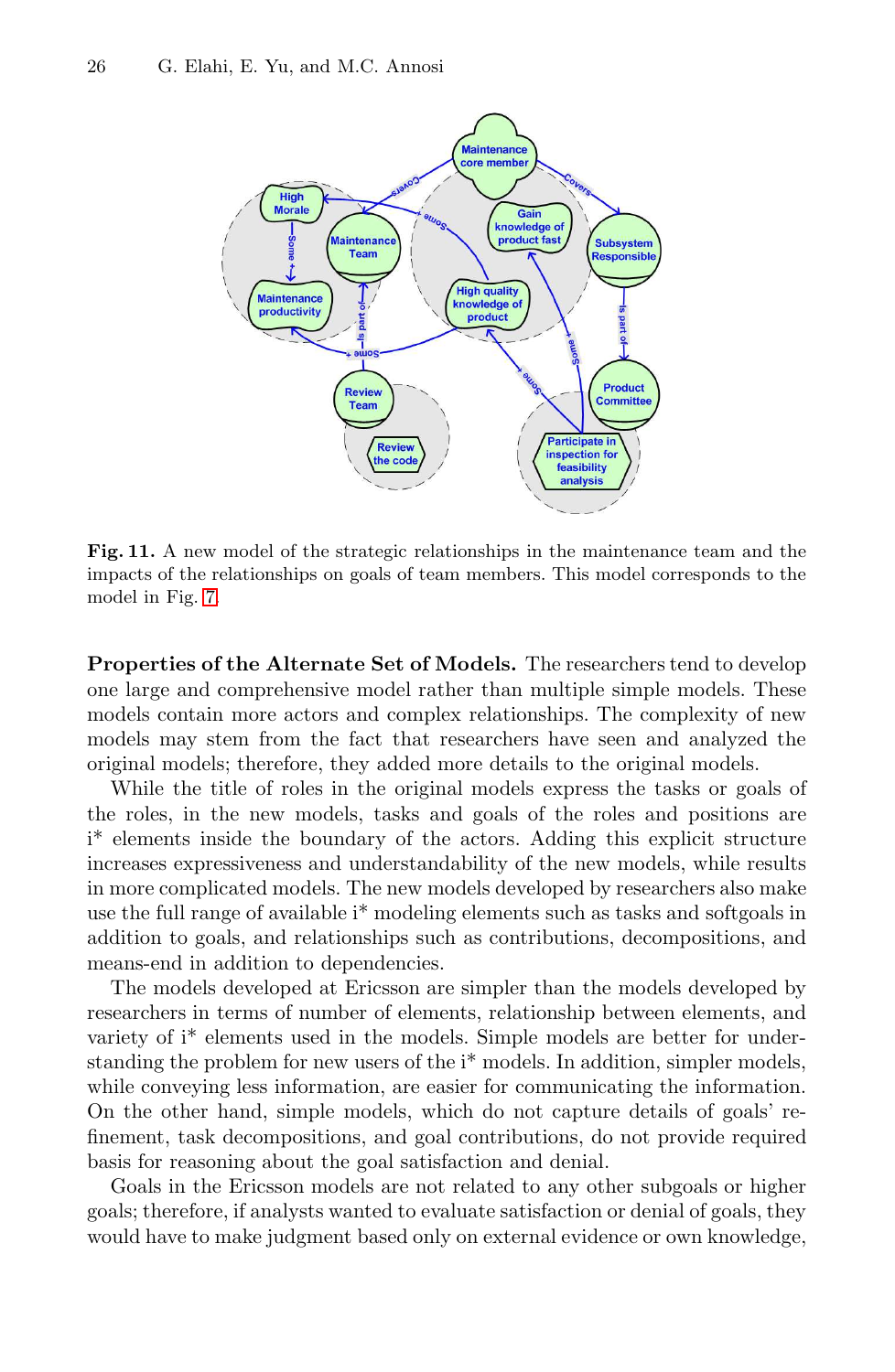not making use of the structure of the goal model. On the other hand, the goals in the models developed by the researchers are linked to subgoals, tasks, and higher (soft)goals. Therefore, the analysts can use the structure of the goal model to propagate satisfaction or [den](#page-14-2)ial values from leaf to root goals. In sum, the extensive and detailed models trade understandability and easier communication for the ability to perform reasoning u[sin](#page-14-3)g the model structure.

# **5 Related Work**

Modeling and reasoning [ab](#page-14-4)out enterprise knowledge can guide the organizational tr[an](#page-14-5)sformation. Enterprise Knowledge Modeling [6] is a collection of conceptual modeling techniques for describing different facets of the organizational domain. The relationship between EM and KM are studied in [7], where the authors concluded that EM and KM follow a merged future and both are required as the key contributors to decision making in an enterprise. Although knowledge creation activities ar[e v](#page-14-5)iewed as more important and more difficult to manage, effective knowledge reuse and knowledge transfer, as a pre-requirement for reuse, are more frequent organizational concerns [8].

Strohmaier et al. [9] argue that effectiveness of instruments used for knowledge transfer depend on the stakeholders that participate and share an interest in knowledge transfer and on their acceptance, motivation and goals. Therefore, goal-oriented EM approaches provide a suitable basis for modeling knowledge transfer instruments. For example, based on concerning stakeholders' willingness, goals, and conflicts, the contribution in [9] proposes an agent-oriented modeling approach, based on the i\* Framework, for analyzing the effectiveness of knowledge transfer instruments, considering the goals from different interdependent stakeholders.

In another experience of using i<sup>\*</sup> for modeling knowledge transfer in a maintenance organization, Actor Dependency (AD) models of the i\* Framework were used in an experience to model and analyze a large scale maintenance organization [10]. The AD model was found to be very useful for capturing the important properties of the organizational context of the maintenance process, and aided in the understanding of the flaws found in this process.

# **6 Conclusion, Limitations, and Future Work**

In this paper, we reported on the experience of applying the  $i^*$  EM approach in the Ericsson Marconi SpA software maintenance organization to model and analyze their KM strategies. The modeling and analysis practices helped the practitioners to understand the significance and impact of the KM policies they applied, and enabled them to represent, capture, and analyze the strategic organizational relationships relevant to knowledge transfer and explain why they worked well with other teams.

Comparing the models developed at Ericsson with the models that the researchers developed, we concluded that the enterprise models developed in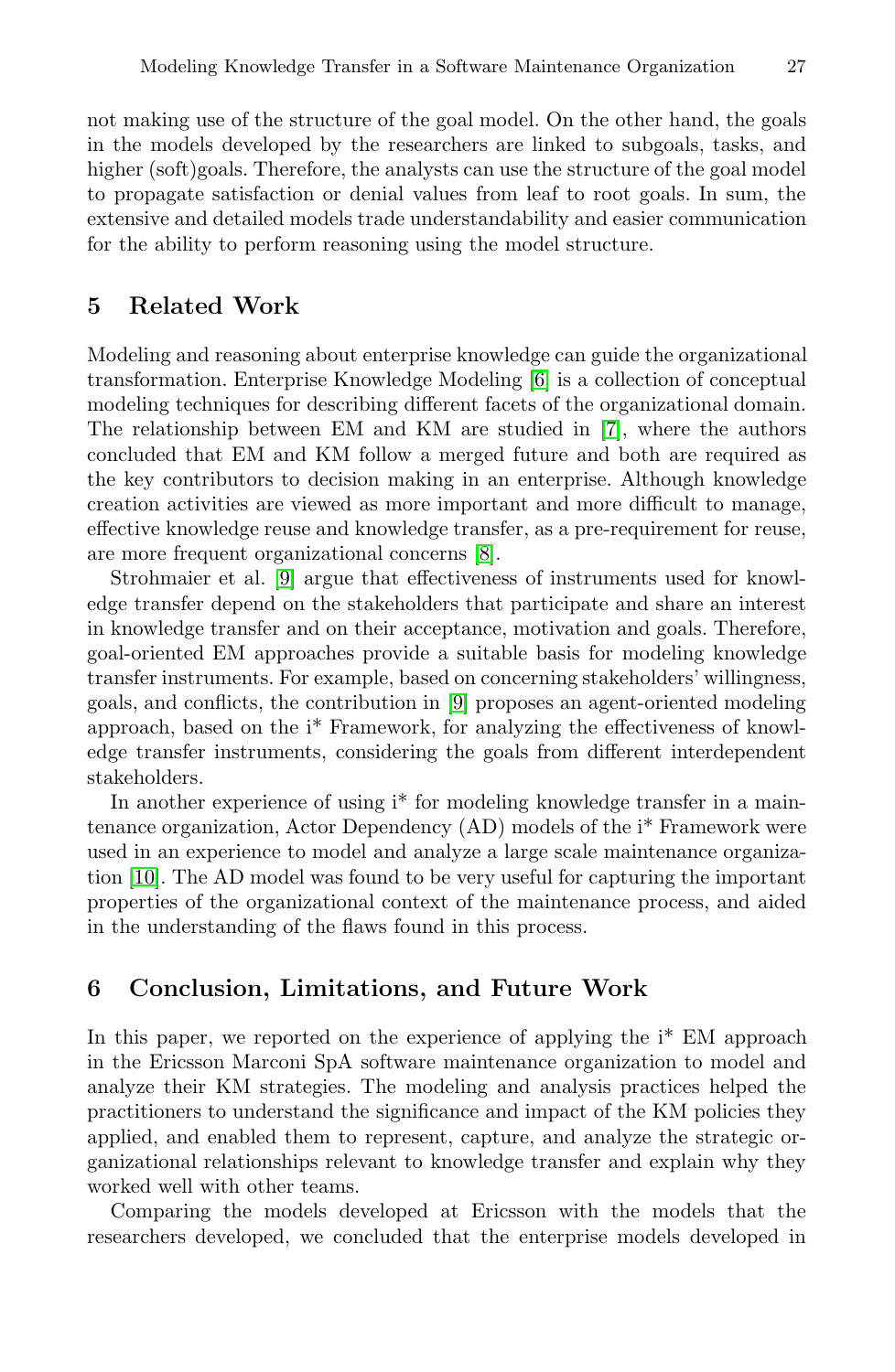practice are relatively simpler and smaller. While, in this study, the researchers tend to develop one complicated model that illustrates the relation between smaller models, developing multiple models which each addresses one specific concern was more favorable in this experiment. This may stem from the lack of training or experience of the practitioner in developing complicated models. In addition, since the practitioner at Ericsson used the models as a communica[tio](#page-14-2)n and explanation tool, detailed models were not suitable for audiences which were not familiar with i\* modeling. Although syntactical deviations from the i\* notation in the models developed by the Ericsson practitioner are frequent, the models communicate the intuitions of the KM strategies and policies well. The syntax deviations provide further motivation for modifications to the i\* syntax as suggested in [5].

These observations need to be considered in designing and revising EM languages such as i\*. This study shows the need for sub models as considered in EKD Frameworks [6] for reducing the complexity of the models. In order to develop sub models to divide the model into smaller consistent models which do not lose any information, slicing and grouping mechanisms are needed.

However, one major limitation of this study is drawing the conclusions based models developed in one single organization and by one modeler. A main threat to the validity of this study is the personal biases of the researchers. In this study, the developer of the alternate set of models and the researcher that analyzed the results are the same people. Therefore, the researcher may be biased for evaluating whether the new models are more understandable and expressive than original ones. In addition, this study and the conclusions about properties of enterprise models in real-world practices rely only on one experience and use of one specific modeling method in one specific experience. The conclusions drawn in this study may be valid only in a situation where the modeler is not trained for using a modeling and analysis method. Conclusions and hypothesis drawn in this study need to be evaluated by analyzing more practical models and also models developed using other EM methods.

# **Acknowledgment**

<span id="page-13-0"></span>Financial support from Natural Science and Engineering Research Council of Canada and Bell University Labs is gratefully acknowledged. The authors would like to thank Ericsson Software Research, at Marconi SpA, Italy, for providing the opportunity of the collaboration, and Jennifer Horkoff for useful discussions and comments.

# **References**

- 1. Yu, E.S.K., Mylopoulos, J.: Understanding Why in Software Process Modelling, Analysis, and Design. In: Proc. of 16th ICSE, pp. 159–168 (1994)
- 2. Yu, E.: Modeling Strategic Relationships for Process Reengineering, Ph.D thesis, Department of Computer Science, University of Toronto, Canada (1995)